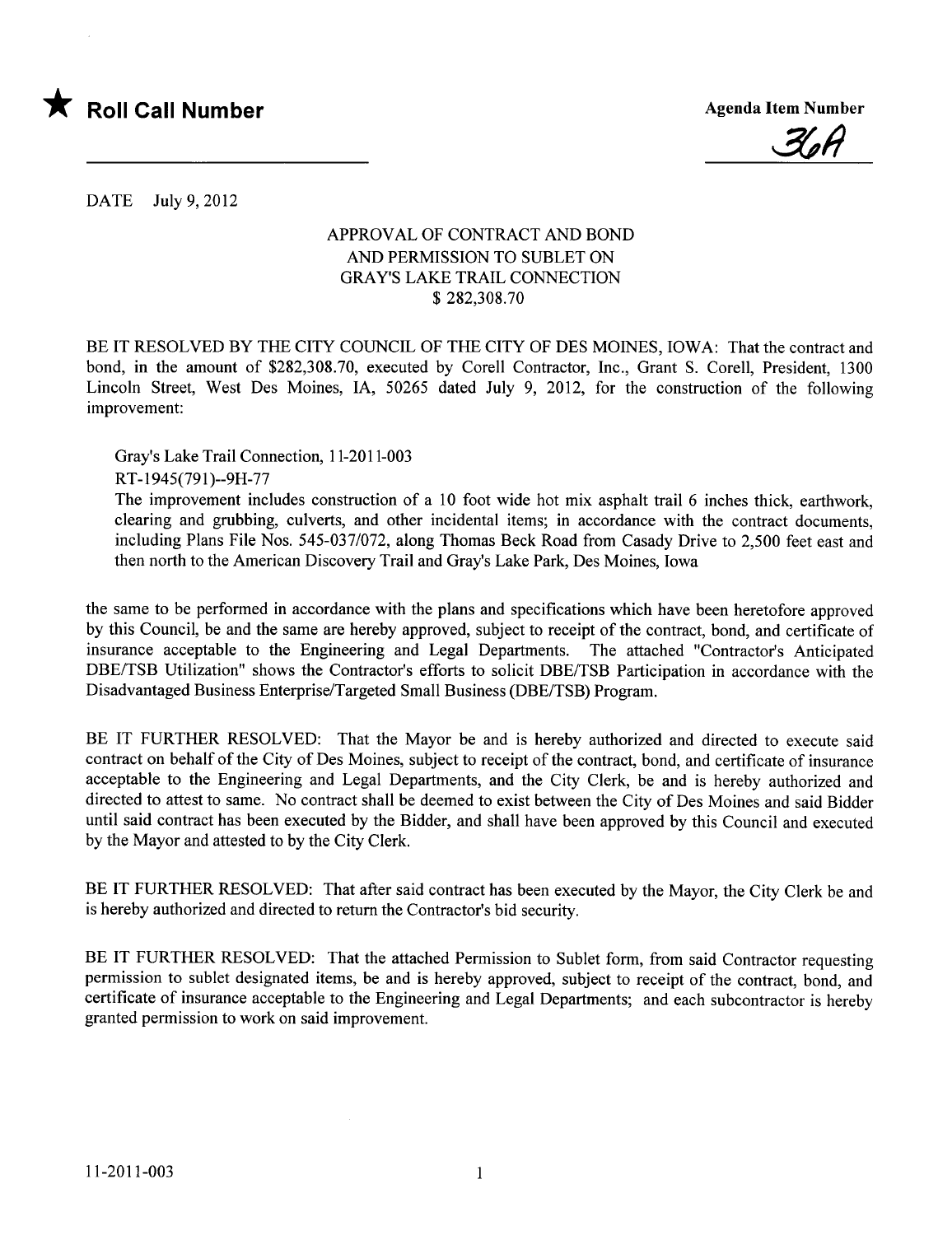

<u>36A</u>

DATE July 9, 2012

BE IT FURTHER RESOLVED: That the Des Moines Finance Director is hereby authorized to encumber this contract amount against the funds as identified below, and to acquire Builder's Risk Insurance, if appropriate, for the above referenced improvement.

(City Council Communication Number  $\frac{1}{3}$ , 369 attached)

Moved by to adopt.

FORM APPROVED  $\frac{\sqrt{\frac{1}{2}m\mu+m\mu+m\mu}}{K\alpha}$ Kathleen Vanderpool Deputy City Attorney

Funding Source: 2012-2013 CIP, Page Park - 16, Recreation Trails, PKS045, Being:<br>\$211,731.53 in Iowa Department of Transportation (IDOT) State Recreational Trails

\$211,731.53 in Iowa Department of Transportation (IDOT) State Recreational Trails funding (75% eligible construction costs, a maximum of \$439,920), Agreement 20l2-RT-007; \$41,000 Gray's Lake Neighborhood Association donations; with the remaining \$29,577.17 from PKS045, G.O. Bonds

| <b>COUNCIL ACTION</b> | <b>YEAS</b> | <b>NAYS</b> | <b>PASS</b> | <b>ABSENT</b>   | I, Diane Rauh, City Clerk of said City Council, hereby                                                          |  |
|-----------------------|-------------|-------------|-------------|-----------------|-----------------------------------------------------------------------------------------------------------------|--|
| <b>COWNIE</b>         |             |             |             |                 | certify that at a meeting of the City Council, held on the<br>above date, among other proceedings the above was |  |
| <b>COLEMAN</b>        |             |             |             |                 |                                                                                                                 |  |
| <b>GRIESS</b>         |             |             |             |                 | adopted.                                                                                                        |  |
| <b>HENSLEY</b>        |             |             |             |                 |                                                                                                                 |  |
| <b>MAHAFFEY</b>       |             |             |             |                 | IN WITNESS WHEREOF, I have hereunto set my hand                                                                 |  |
| <b>MEYER</b>          |             |             |             |                 | and affixed my seal the day and year first above written.                                                       |  |
| <b>MOORE</b>          |             |             |             |                 |                                                                                                                 |  |
| <b>TOTAL</b>          |             |             |             |                 |                                                                                                                 |  |
| <b>MOTION CARRIED</b> |             |             |             | <b>APPROVED</b> |                                                                                                                 |  |
|                       |             |             |             |                 |                                                                                                                 |  |
|                       |             |             |             |                 |                                                                                                                 |  |
|                       | Mayor       |             |             |                 |                                                                                                                 |  |
|                       |             |             |             |                 | City Clerk                                                                                                      |  |